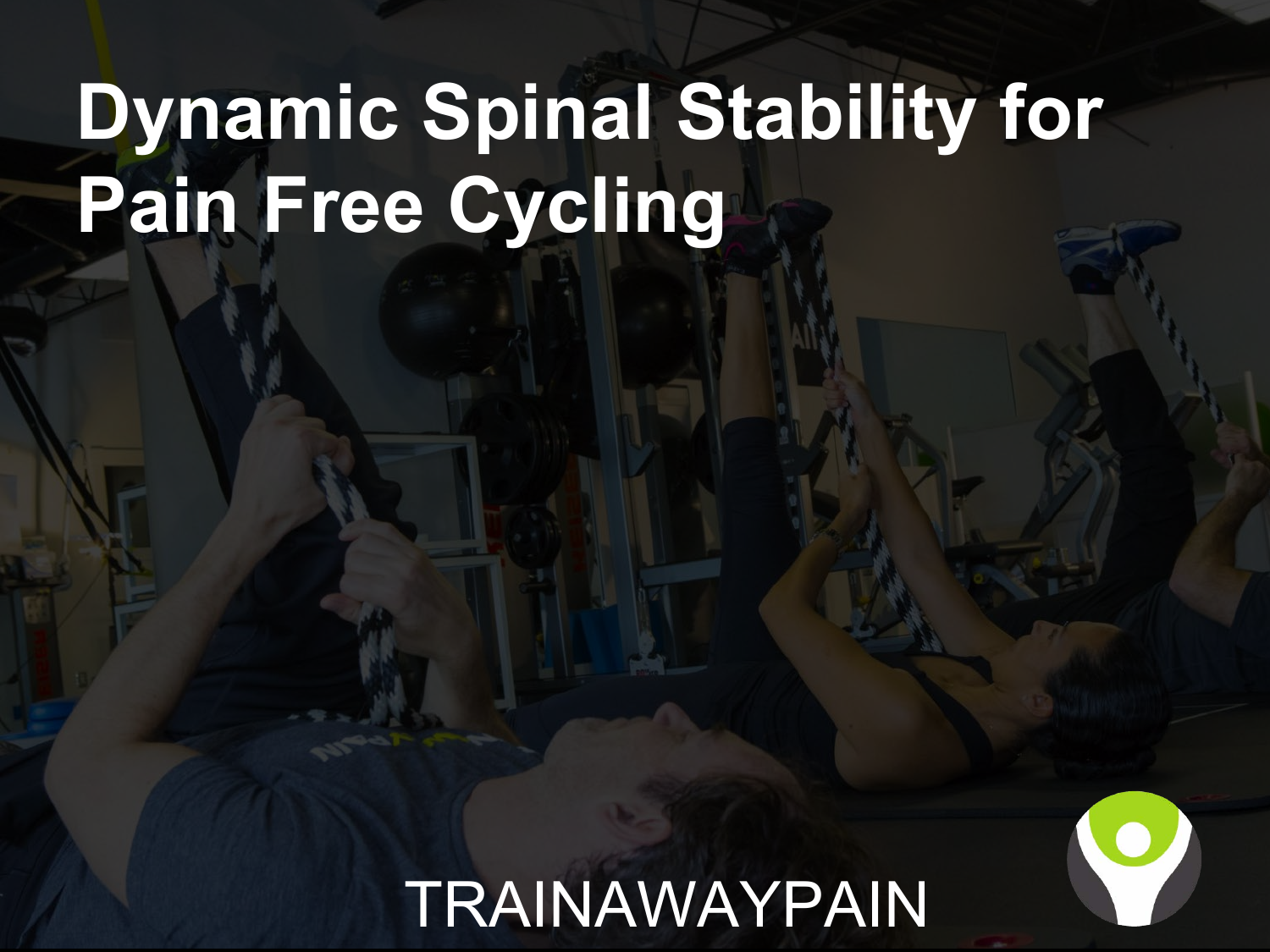**The body functions as a single unit rather than in segments during any complex movement such as those encountered in sports training and athletic performance. Pavel Kolar**

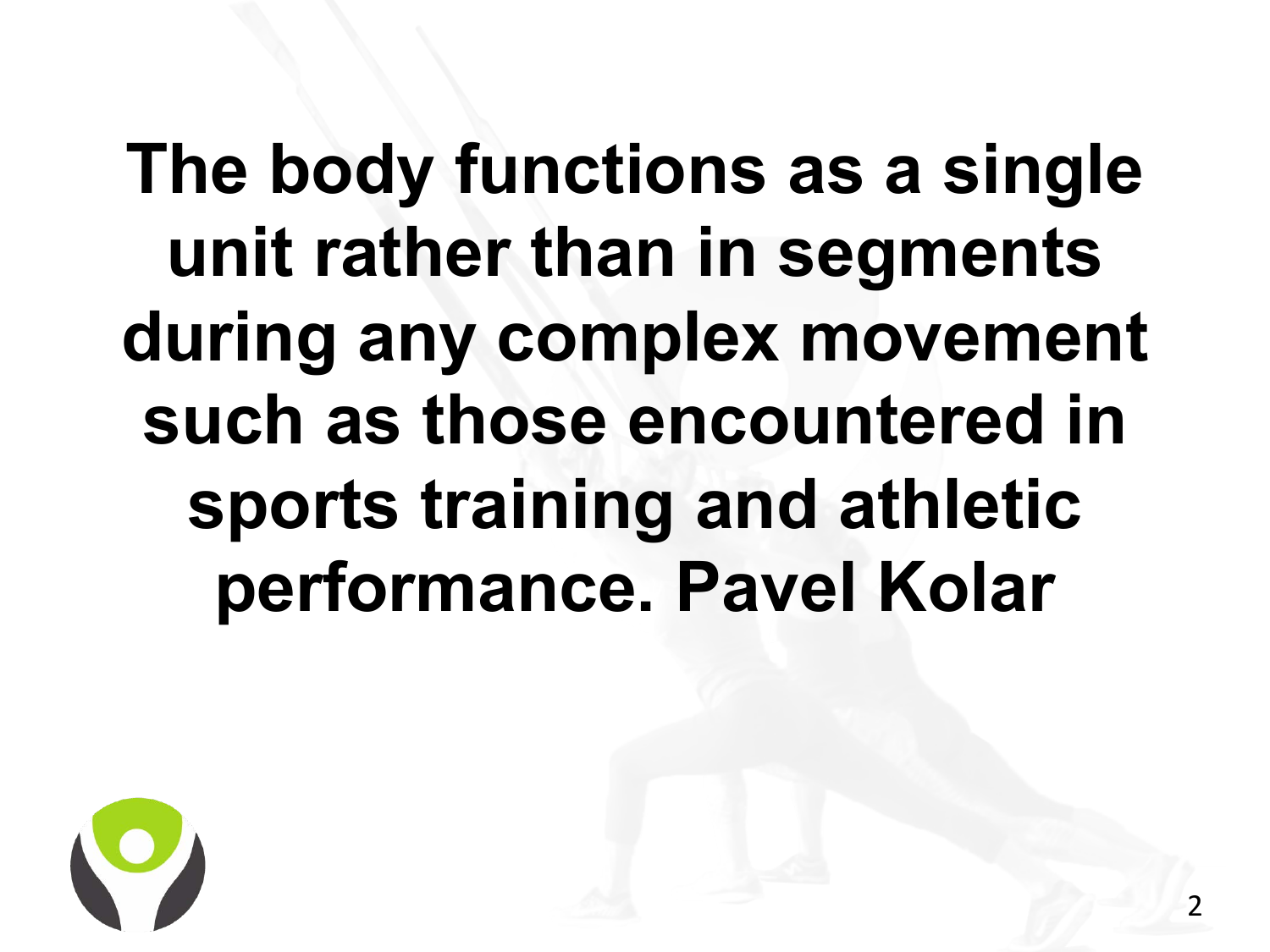# **Pain is Avoidable**

- Repetitive stresses are the most common cause of injuries in all sports.
- And training errors are the most common cause of those injuries.

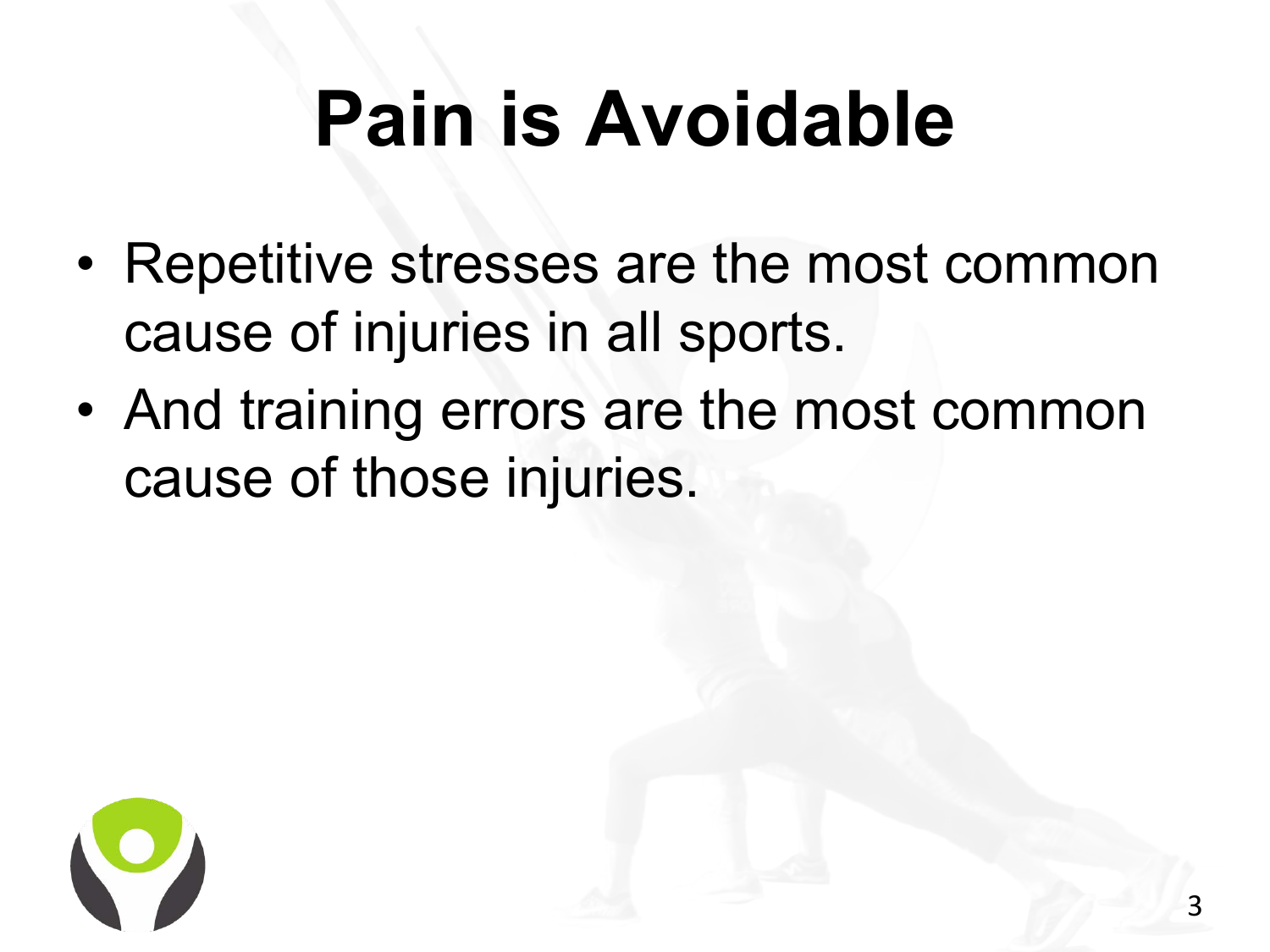### **Finding and Redefining Our Core**

• Structurally our core is actually defined as our entire axial skeleton.

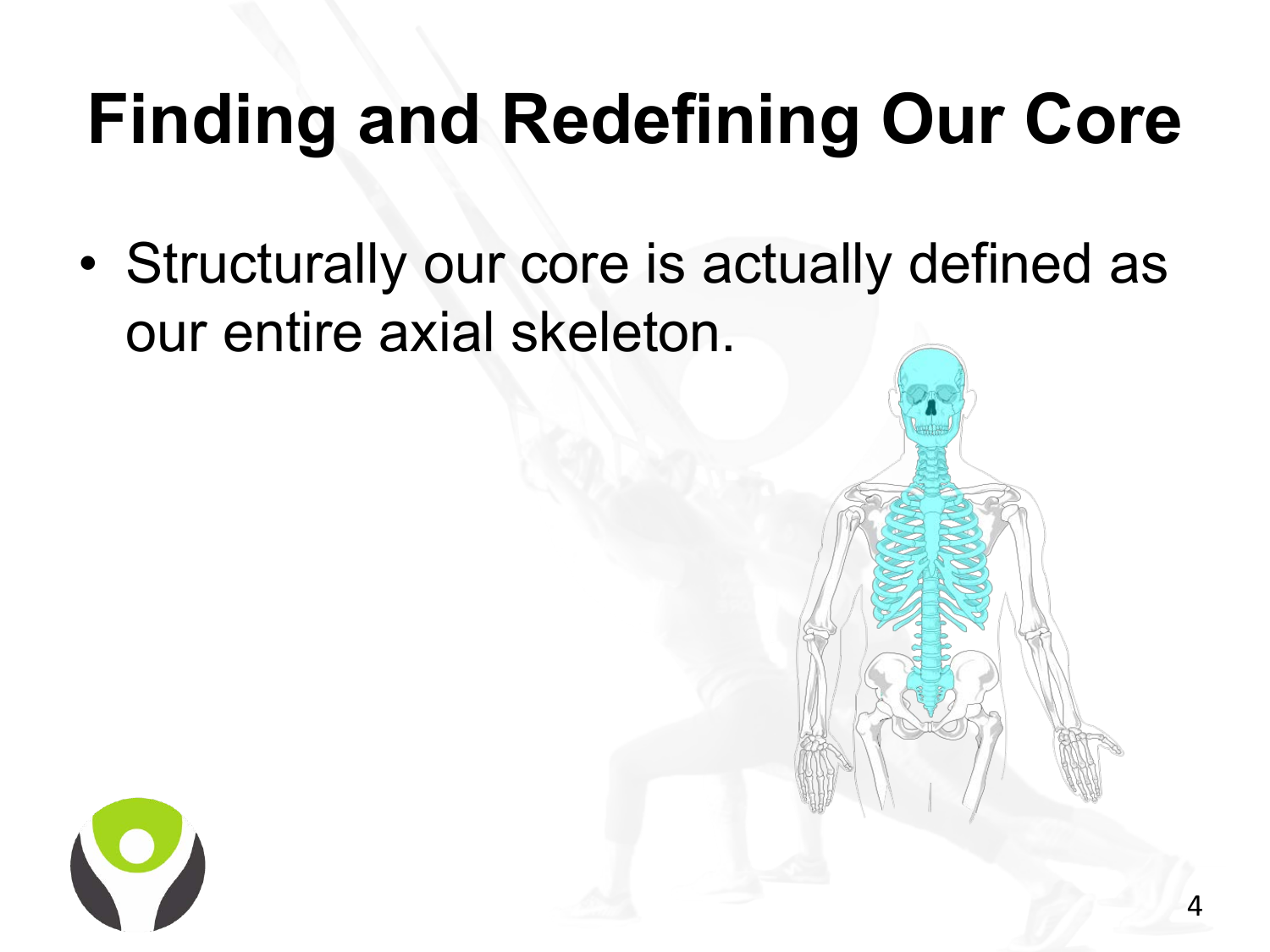### **It's the Foundation First**

- If you have even one muscle that is dysfunctional, (weak, tight, impaired with a trigger point) then the entire core stabilization system if compromised.
- Lack of core control leads to increased stress throughout the lower extremity.

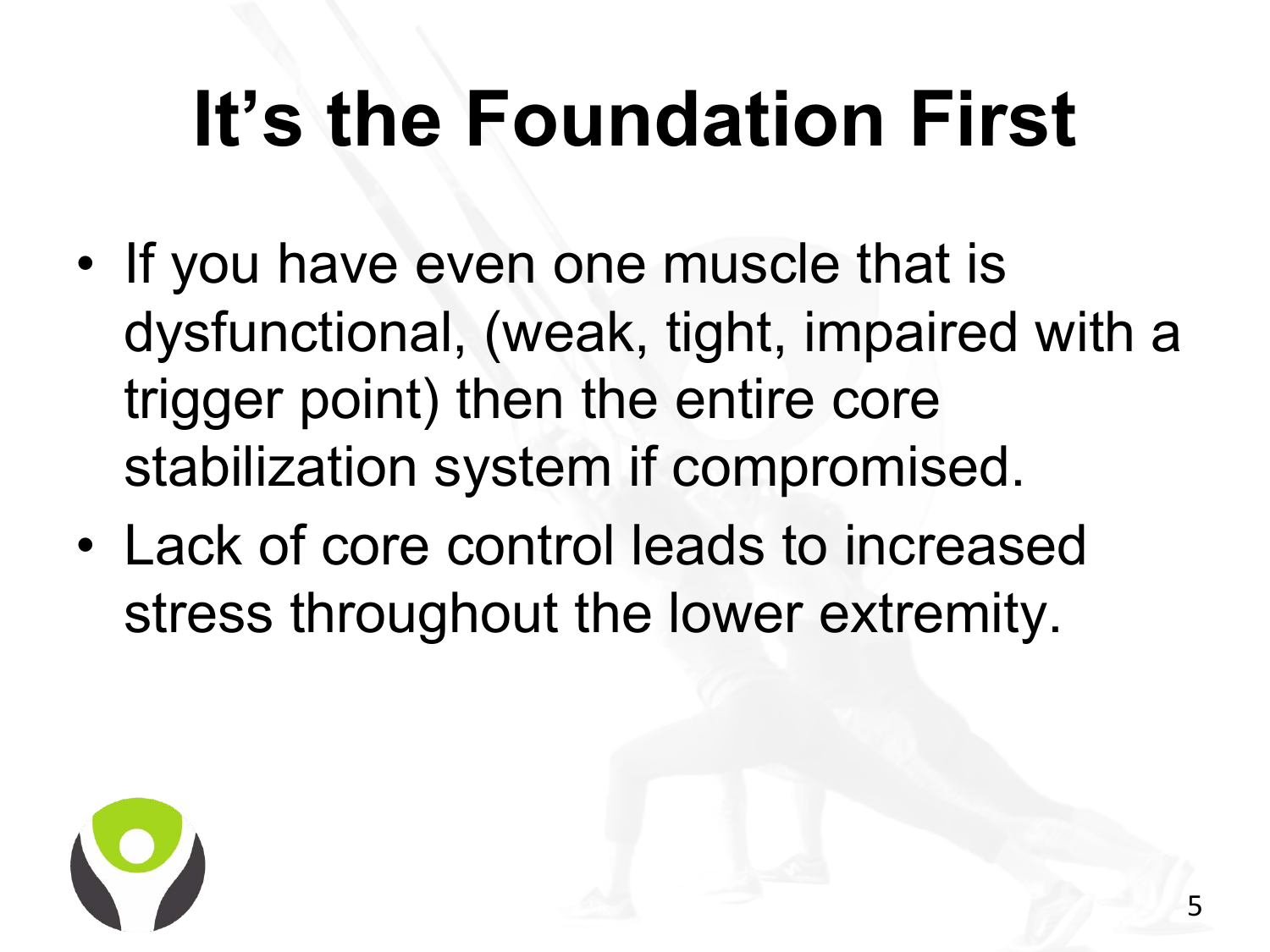# **Building the Foundation**

- 3 parts of dynamic spinal stabilization
- Neurological
- Structural
- Functional

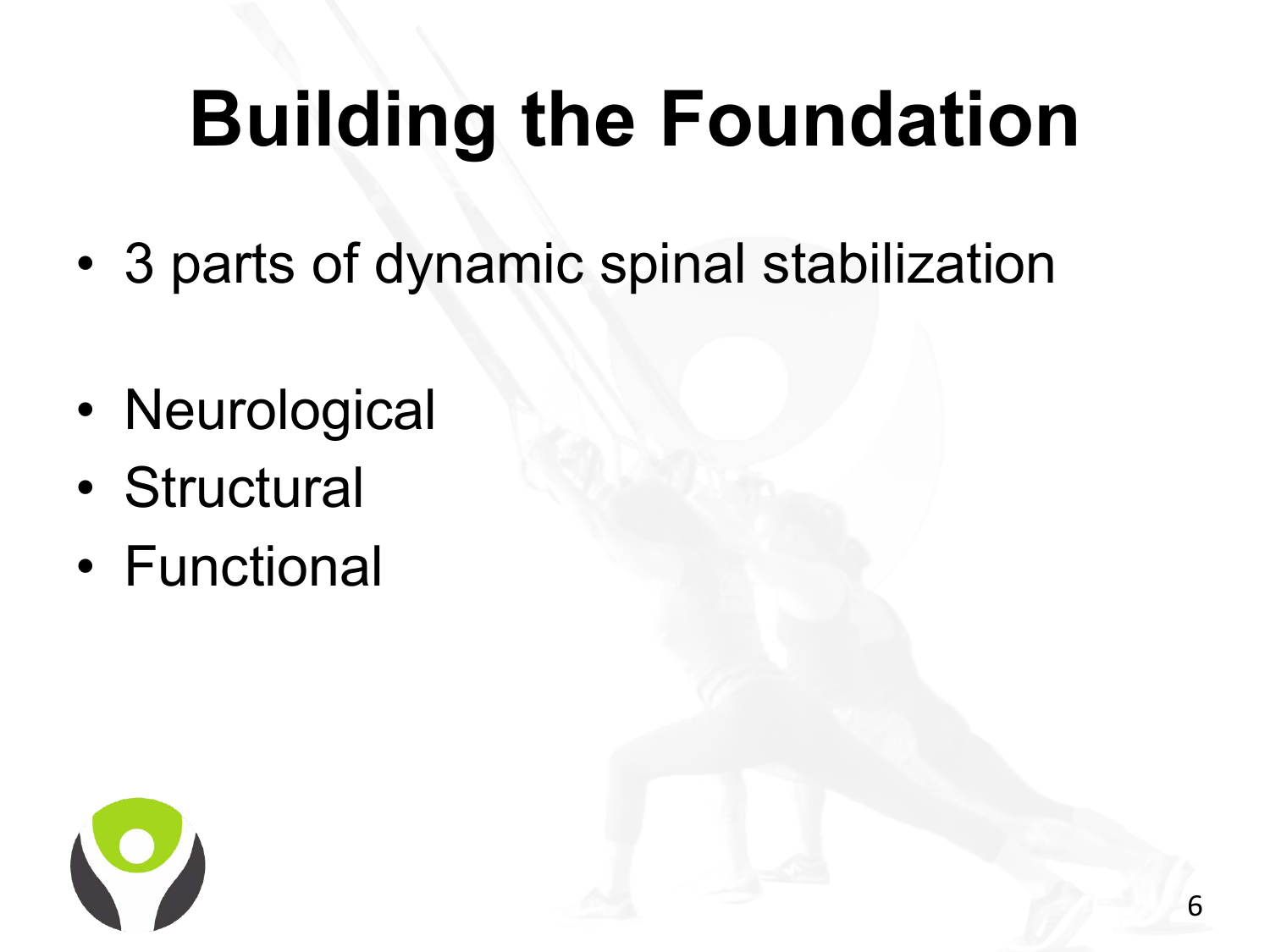### **Wake It Up**

• The linking of our breath to movements and increasing intra-abdominal pressure increases core stability and improves posture.

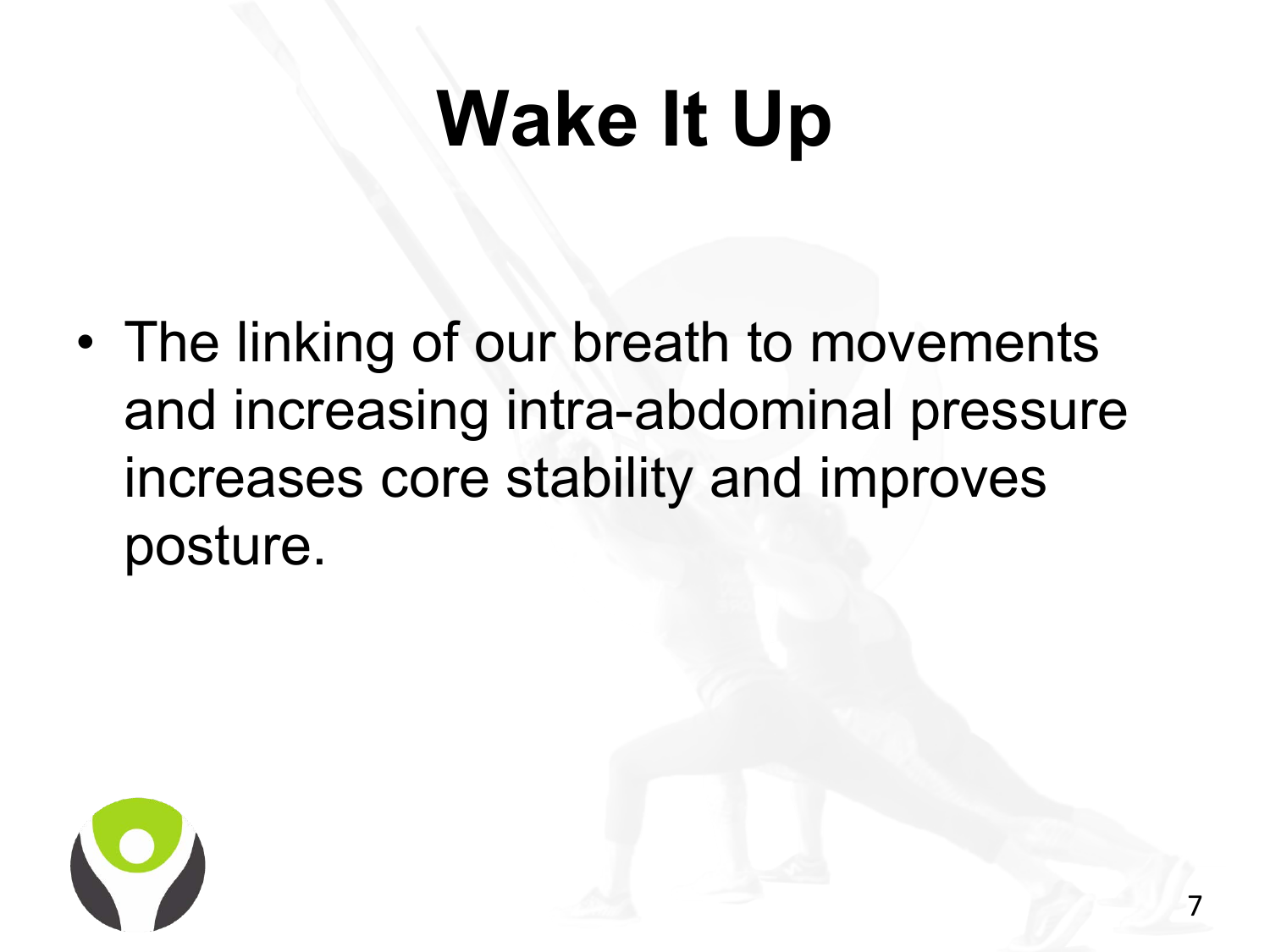### **Form and Function**

• The ability to maintain control of our spine segmentally and integrate that stiffness into force production externally spares the neuromuscular system from pain.

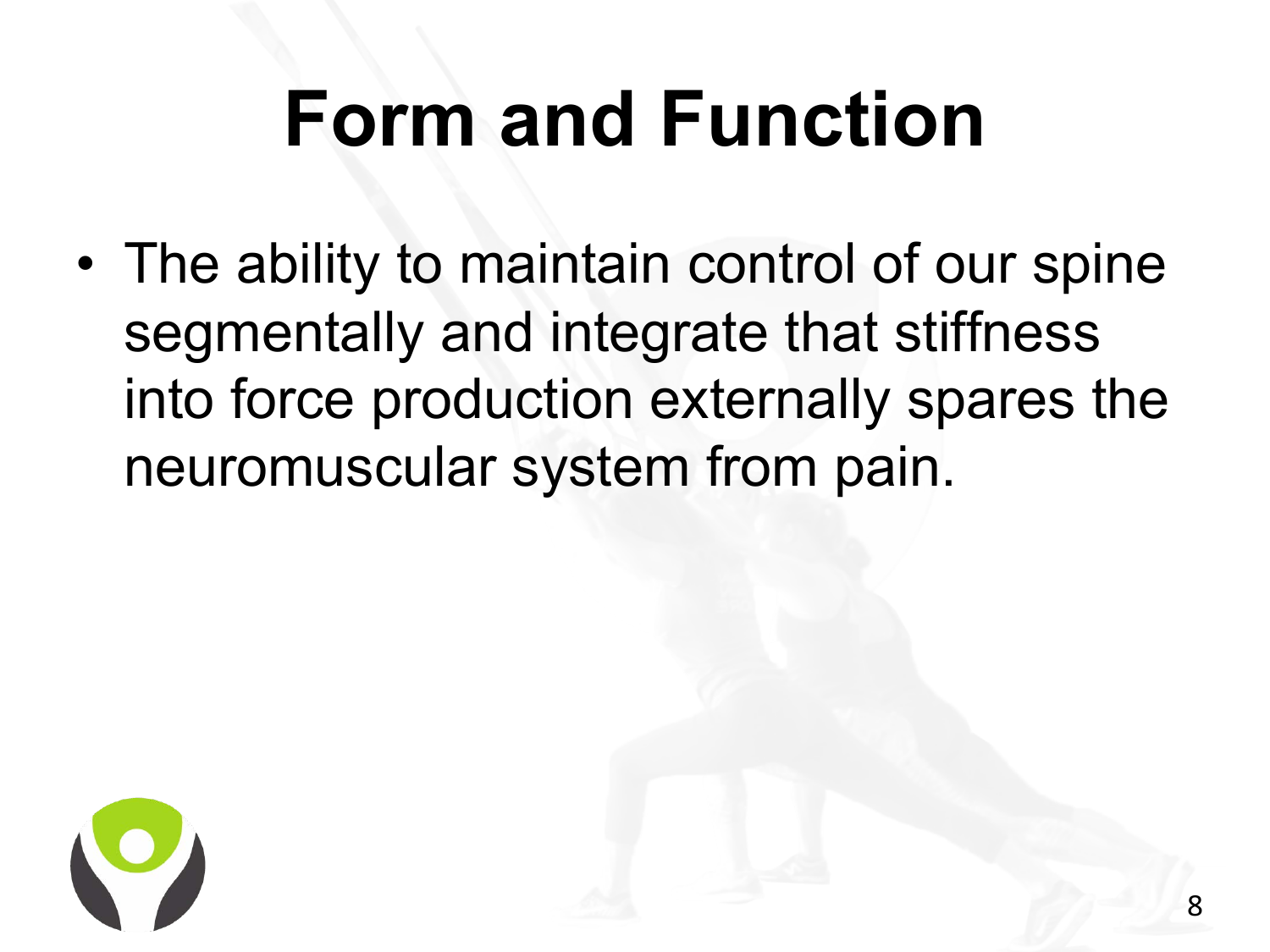# **Putting It All Together**

• True core strength is defined by the ability of the spine to RESIST static and dynamic forces.

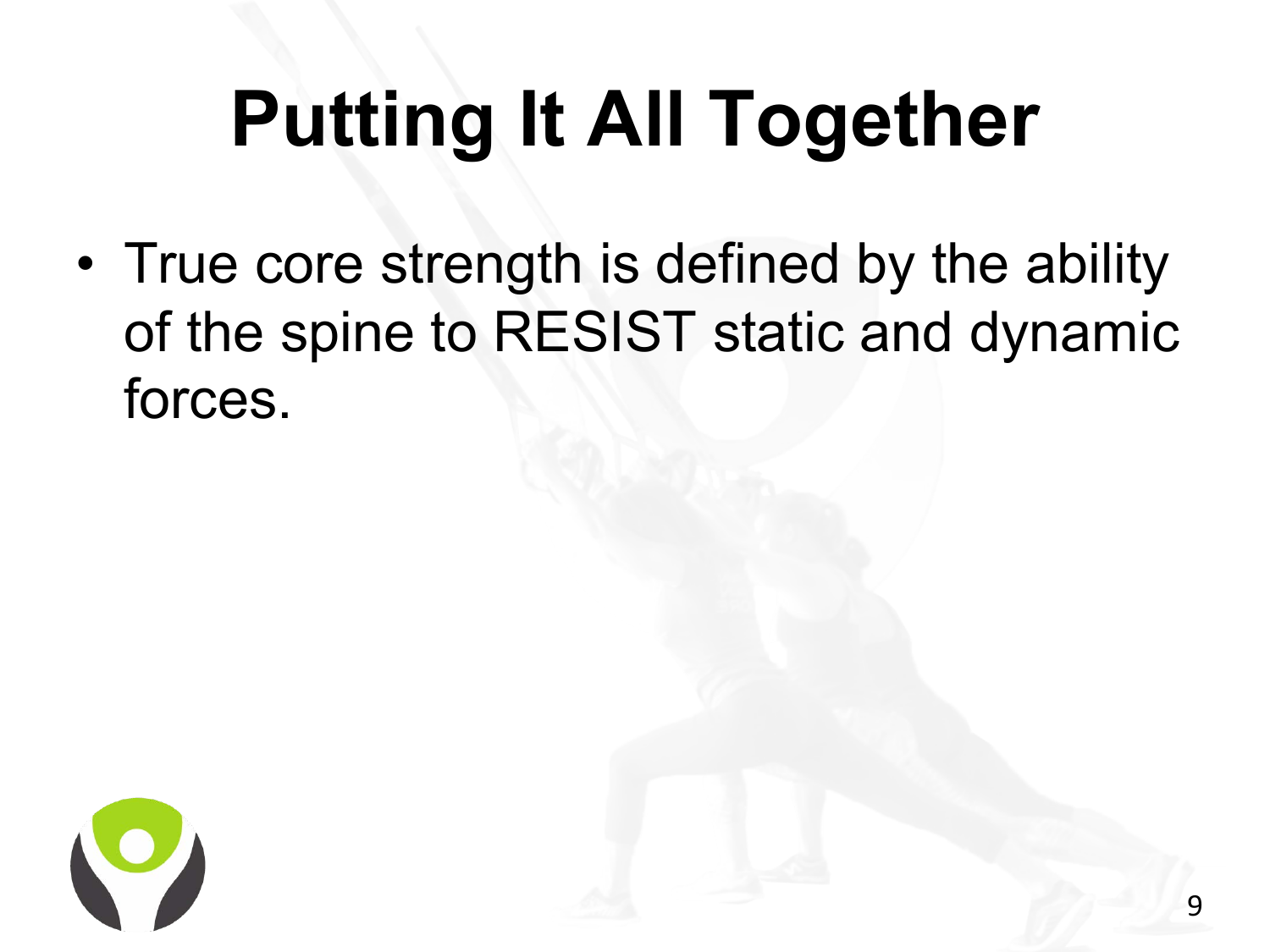# **System Integration**

- Posterior Oblique System (Lat, Thoracolumbar fascia, glute max, TFL, ITB, ankle.)
- Anterior Oblique System (Ext oblq, Int oblq,Contra adductor)



anterior oblique sling longitudinal sling

posterior oblique sling

posterior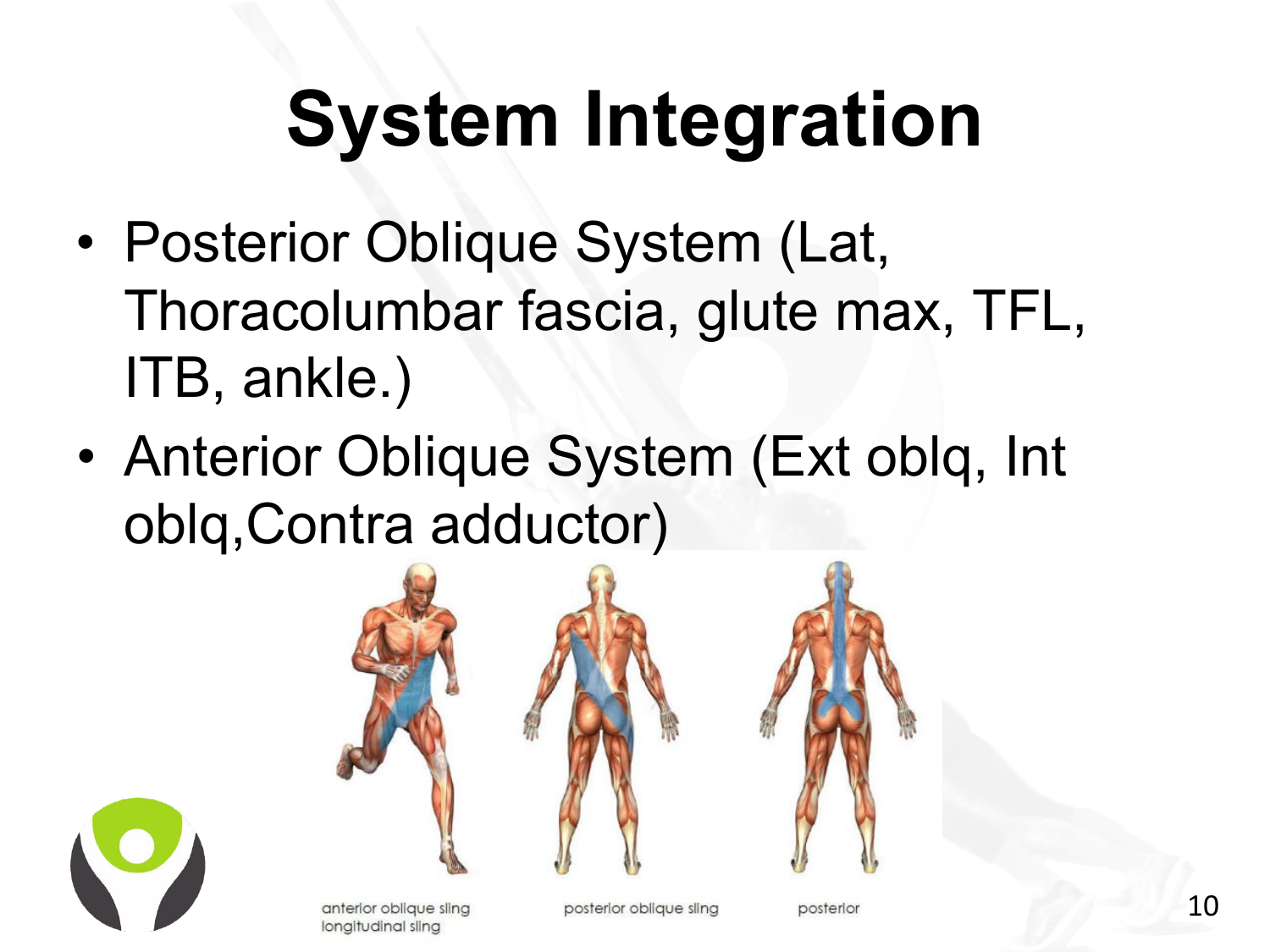# **Big 3**

- Curl Up
- Side Plank
- Bird Dog

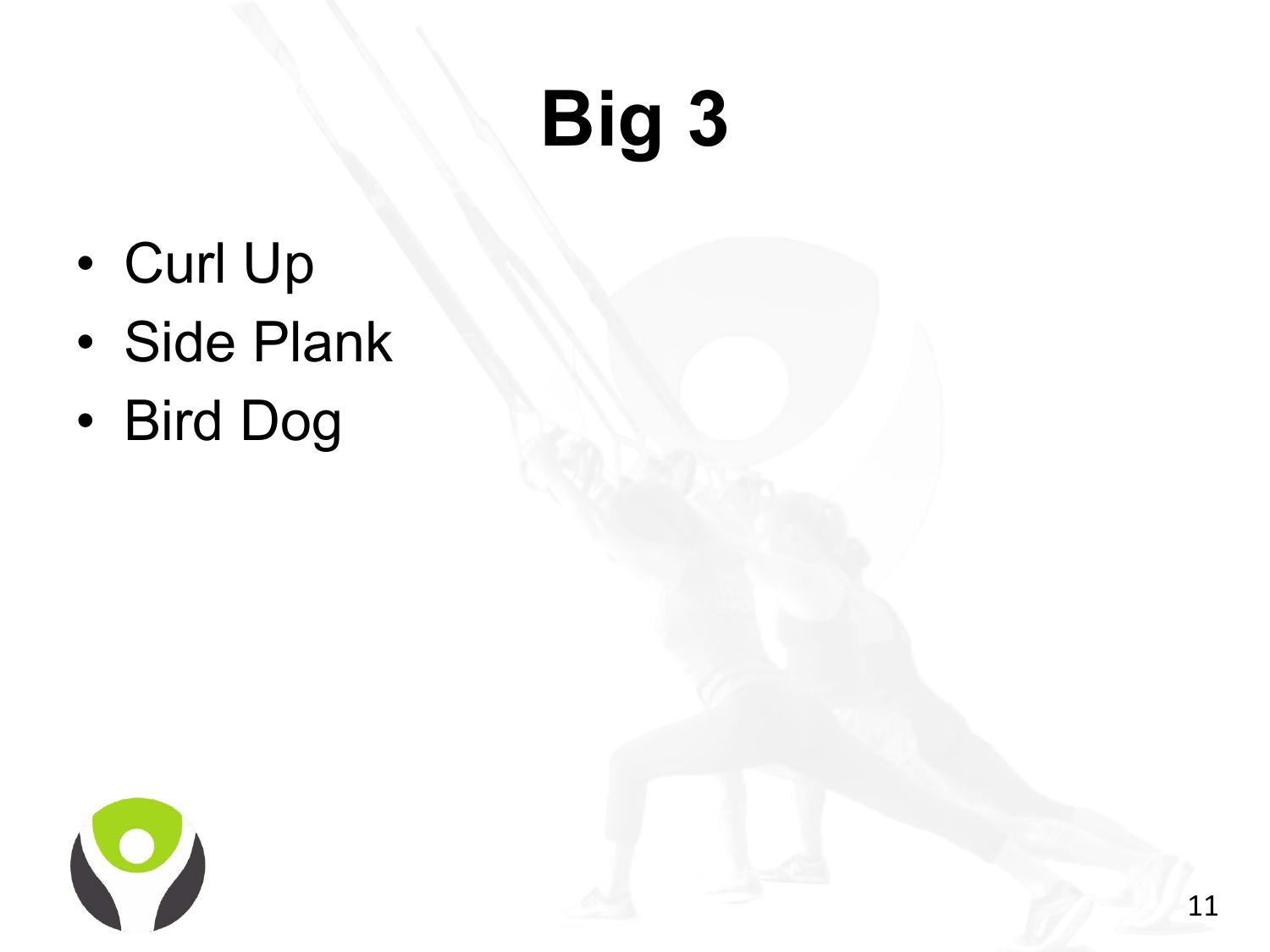### **Breath Into It**

- Bent knee breathing
- Bent knee breathing with block
- Supine opp arm and opp leg breathing

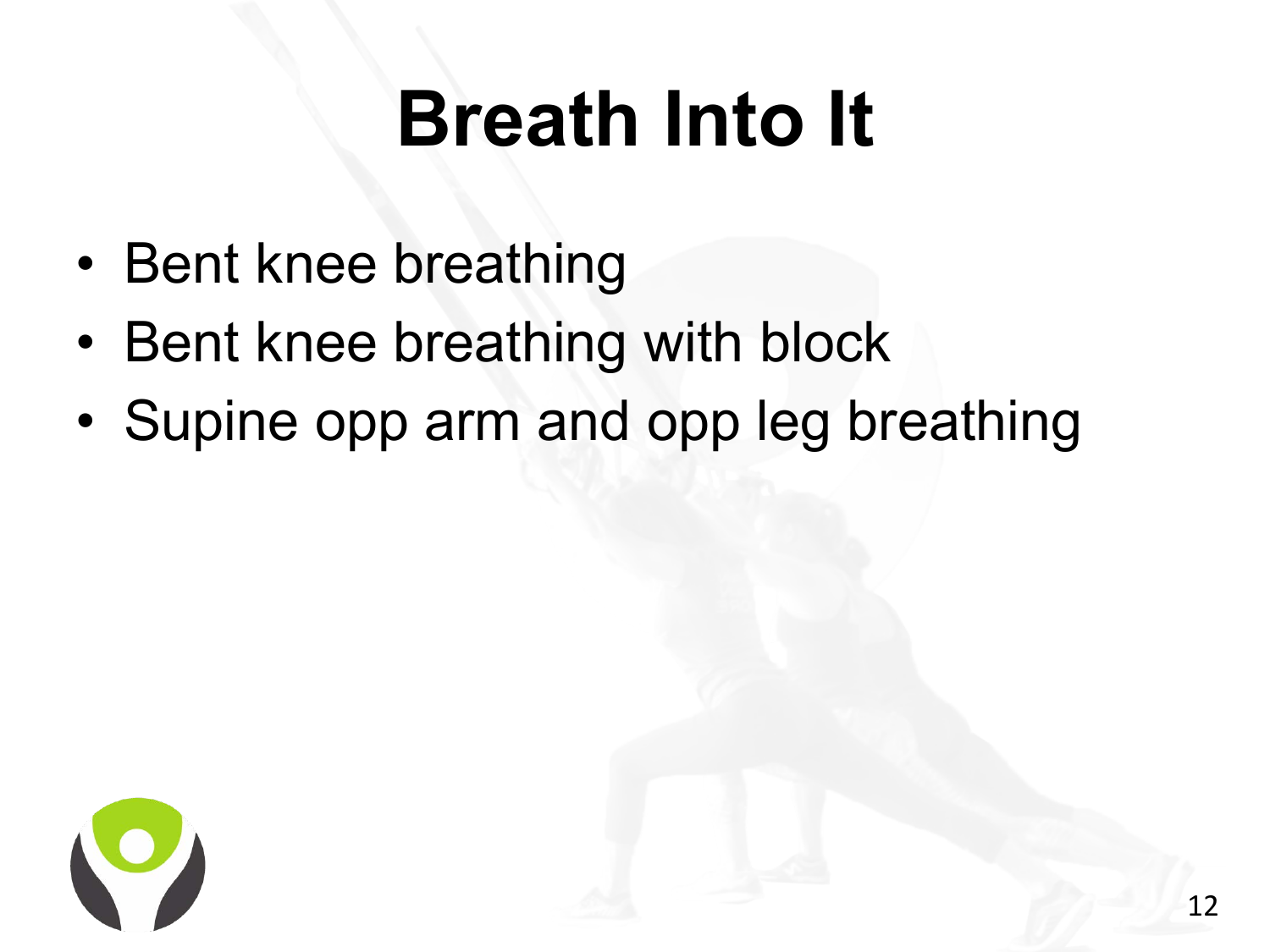# **TAP Into It**

- Complex multi-planar movement patterns activation post slings.
- Reverse lunge and lat bend
- Walking lunge and 1 leg RDL
- Walking lunge with lat bend, rotation, and 1 leg RDL

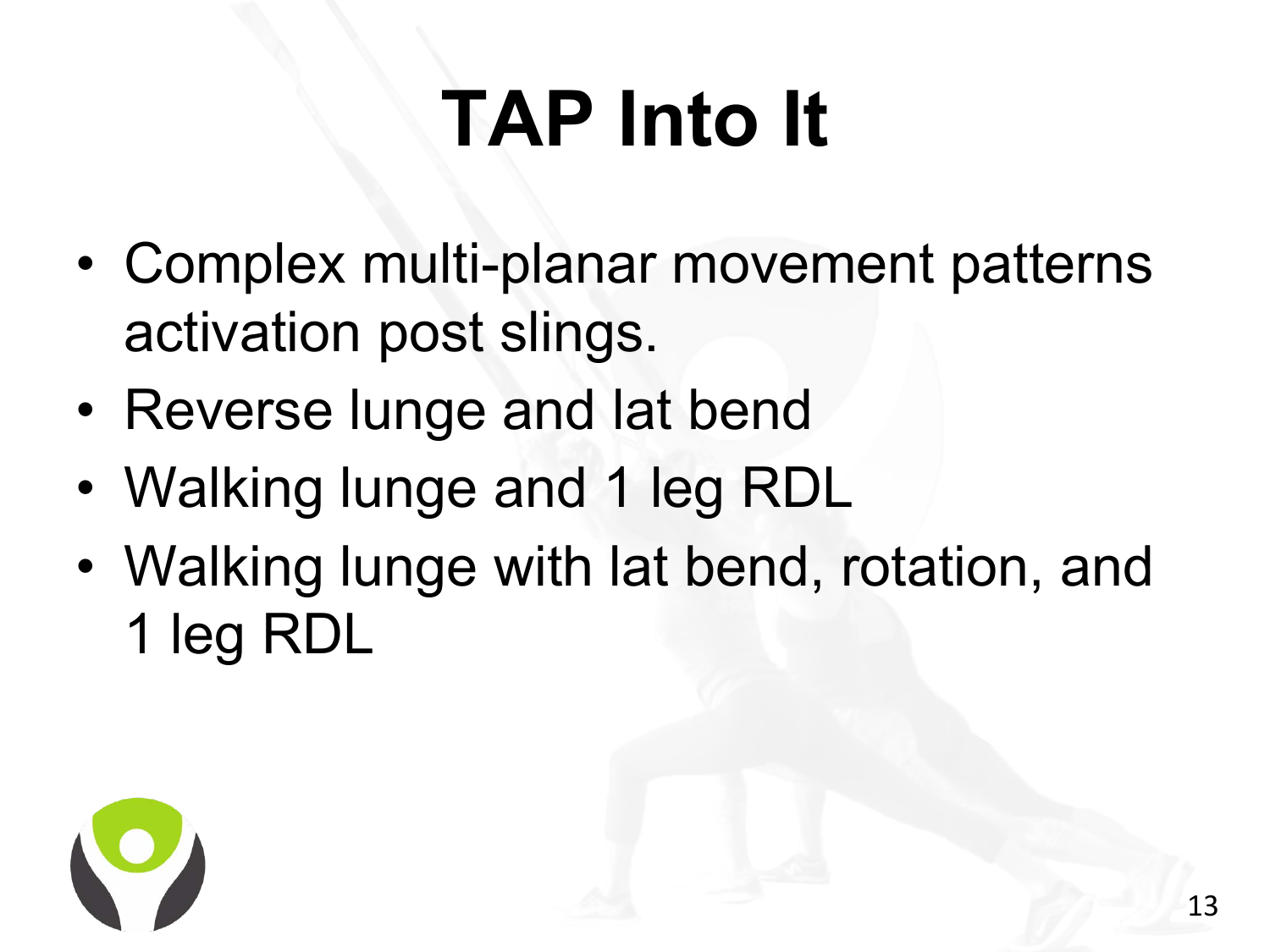### **Band It Together**

- Theraband I,Y,T
- Lunge protocol

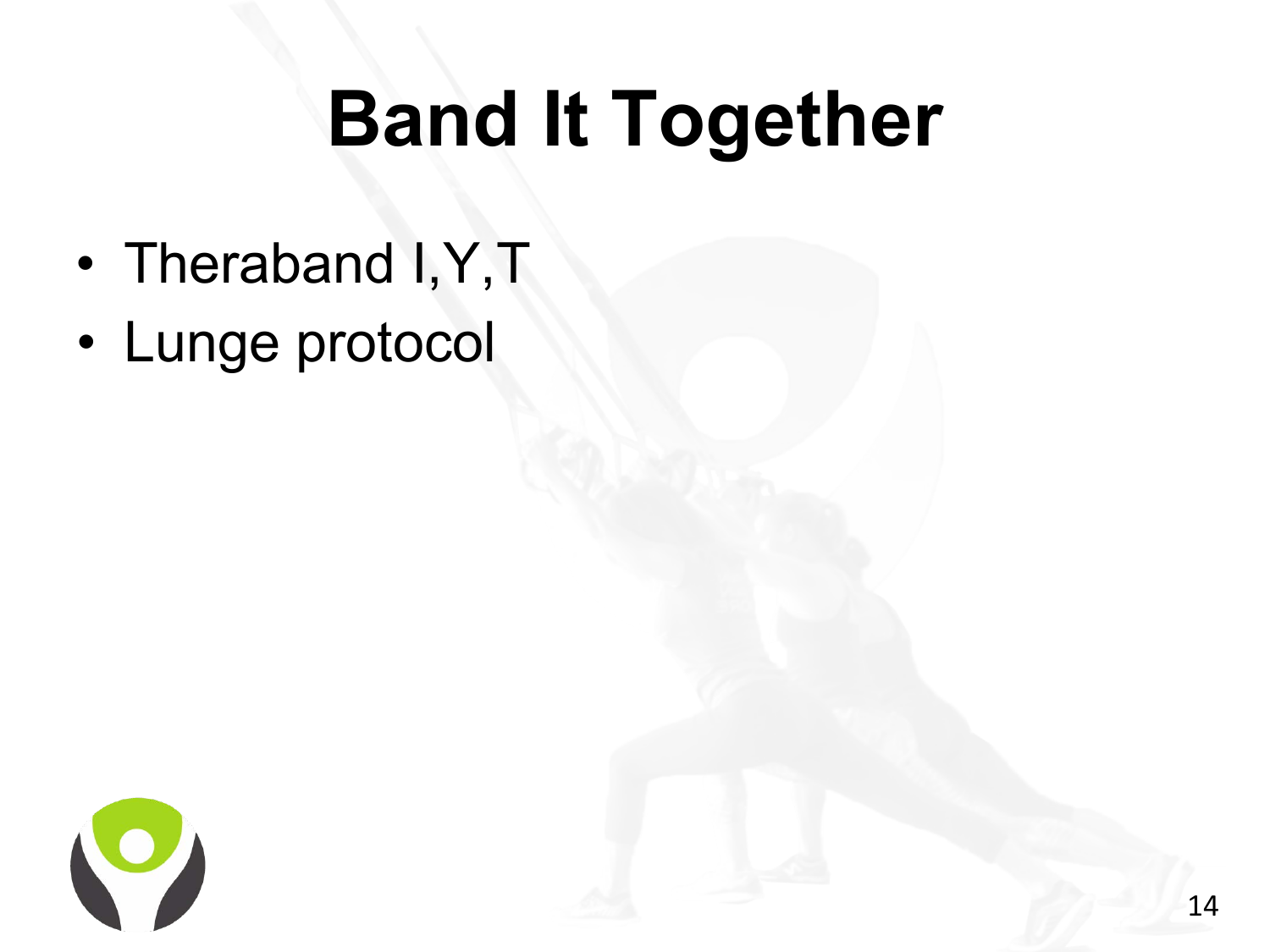# **It's All Core Now**

- Riding a bike
- Sitting in traffic
- Bracing for ADL's

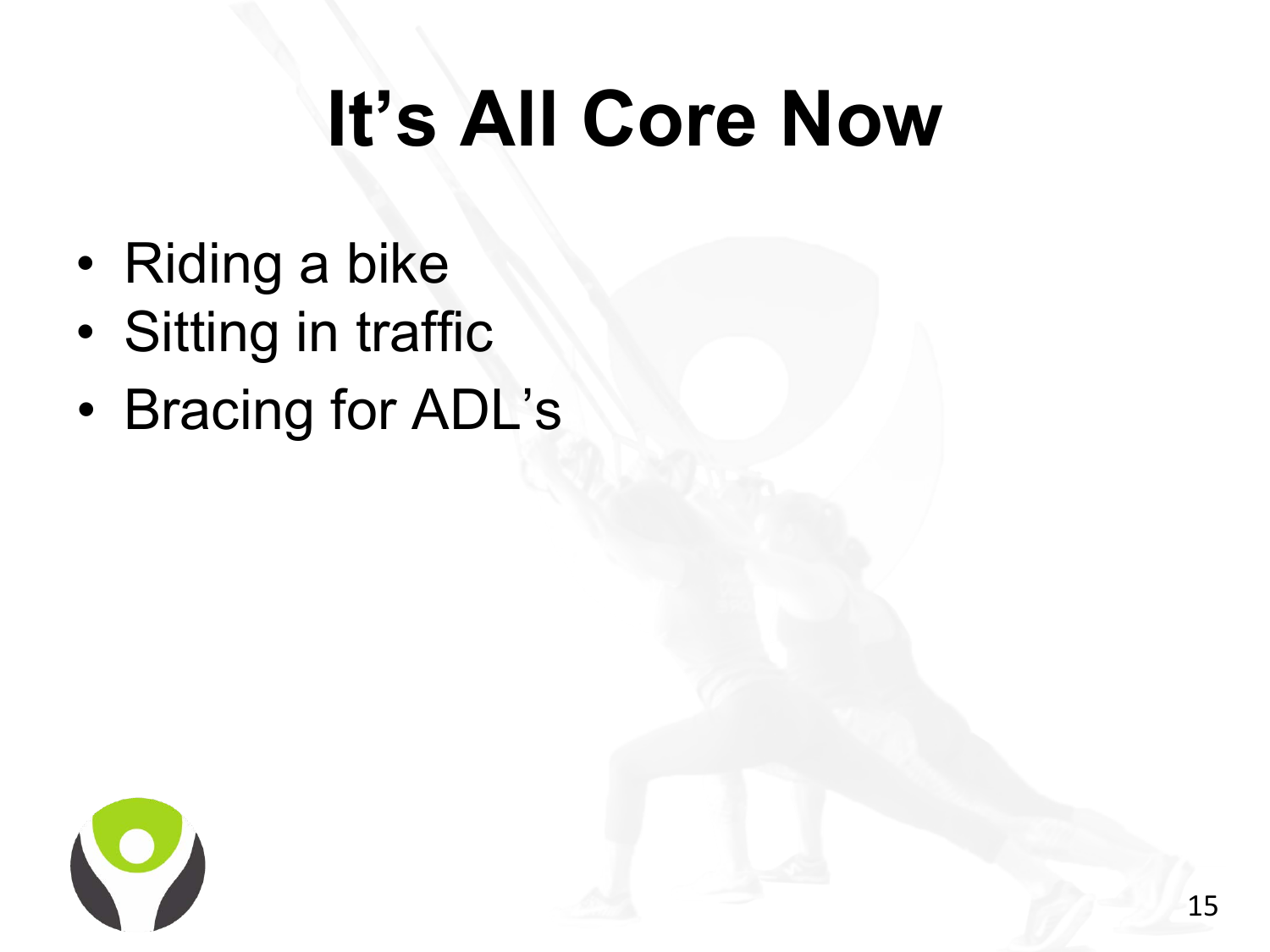### **Put It Back Together**

- Foam rolling
- AIS stretching
- Melt work



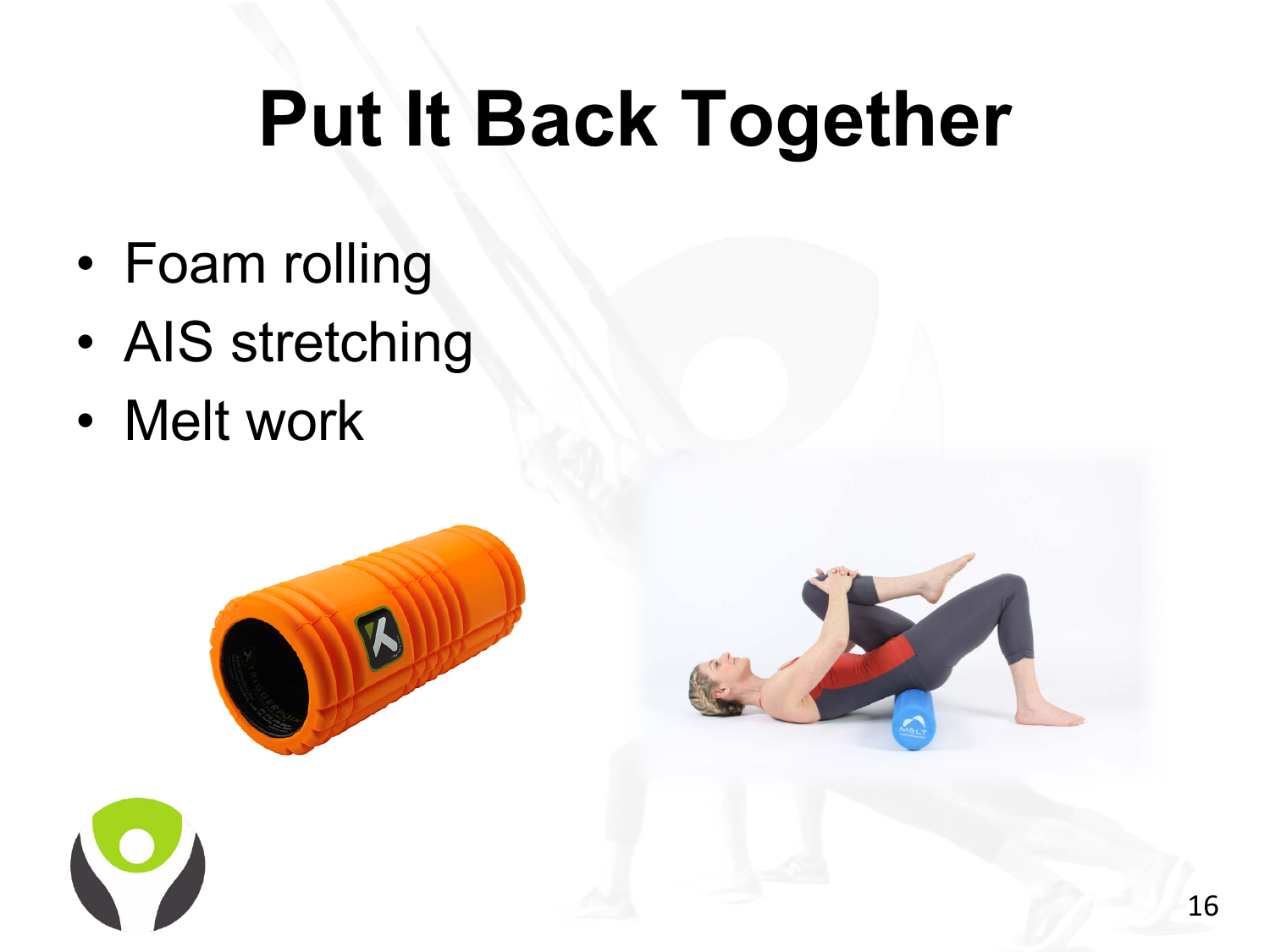# **No Days Off**

• Do something to put your body back together every day.

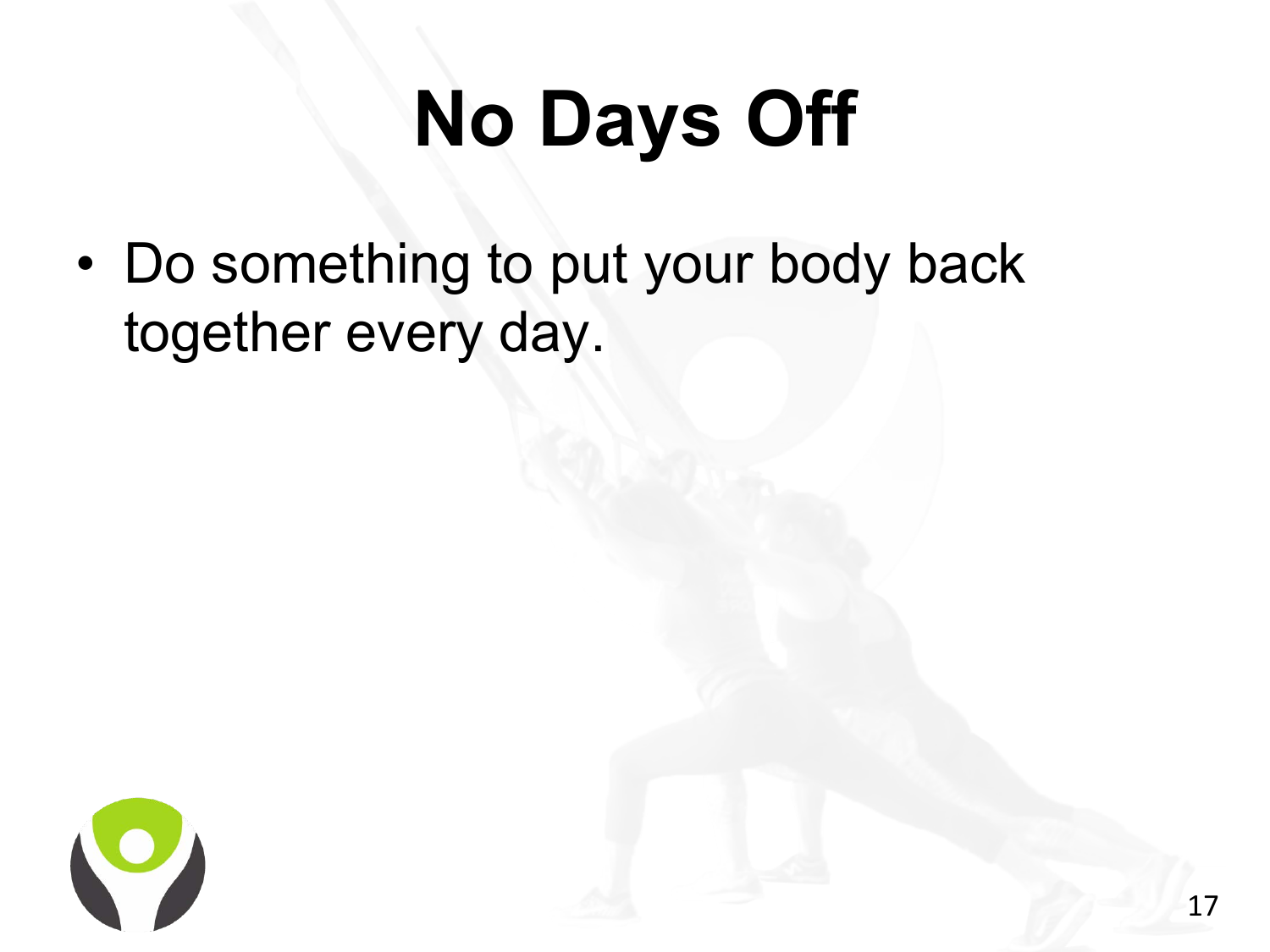### **Find Your Team**

• Be evaluated for your needs and evaluated often.

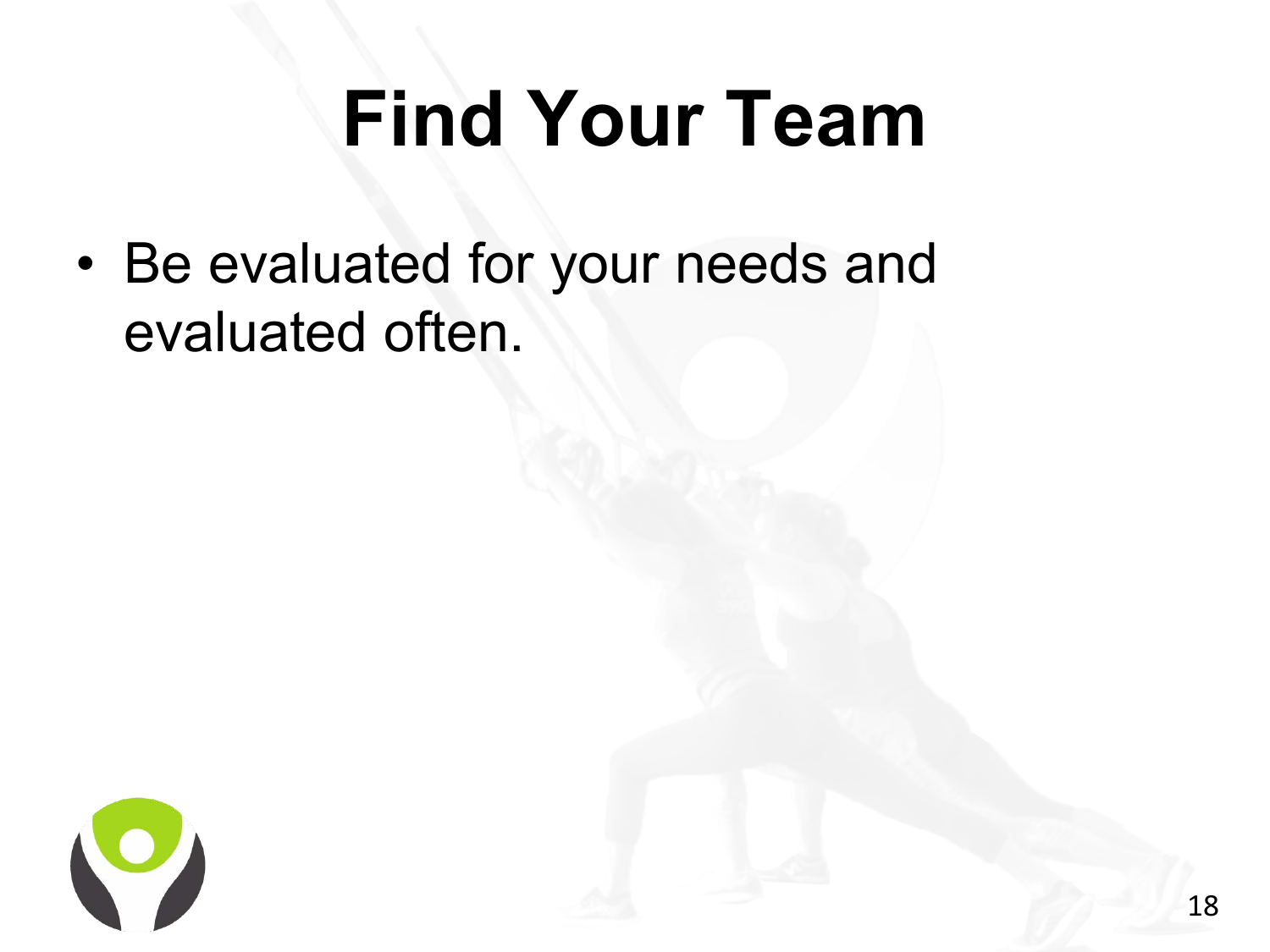# **Expand Your World**

- Vary your training and your intensity
- Listen to your body